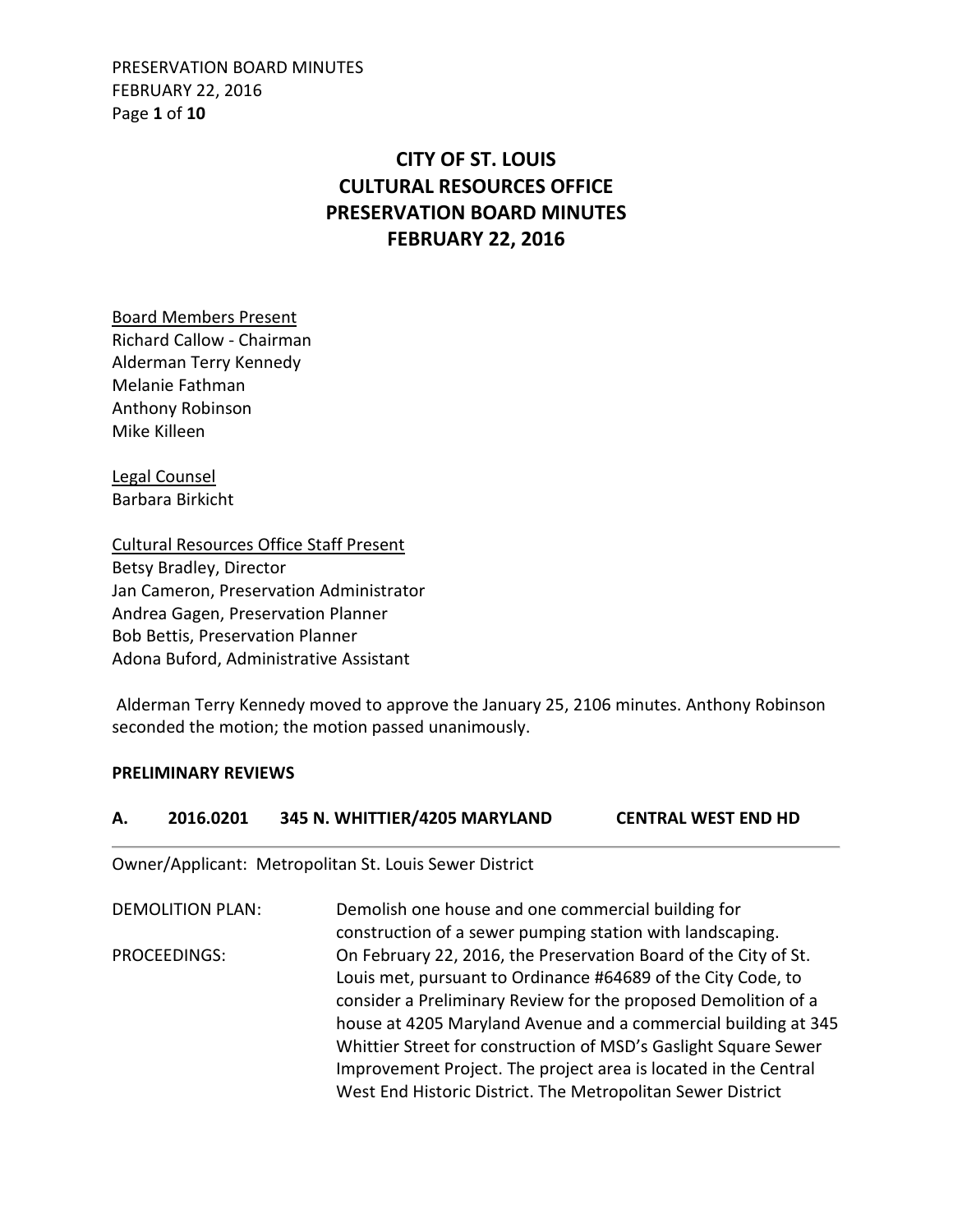### PRESERVATION BOARD MINUTES FEBRUARY 22, 2016 Page **2** of **10**

 submitted the application on behalf of the property owners, Felita Middleton (4205 Maryland Avenue) and Charles and Regina Bass (345 Whittier), with whom the MSD testifies are under sales contracts, however, they have not closed on the properties. This agenda item was heard previously as a Preliminary Review, and is returning for a new Review as MSD wishes to bring this matter to the Board again based on developments that have occurred since that time, including the facts that it has come to agreement with Charles and Regina Bass for the sale of their property, it has developed an enhanced landscape plan for the project, and it has met with the neighborhood where the project is located. Board members Richard Callow (Chair), Alderman Terry Kennedy, Melanie Fathman, and Mike Killeen were present for the testimony for this agenda item.

Cultural Resources Office Director Betsy Bradley reviewed the Demolition Review Criteria in the Central West End Historic District Standards, Ordinance #64923, and others in Ordinance #64689, as amended by Ordinances #64925. She noted that both buildings are Merit buildings by definition, yet do not have any special architectural quality, and that the loss of the buildings would have an effect on the immediate setting, the urban fabric, and the historic district. She described the proposed landscape plan for the site.

Mr. Brad Nevois spoke on behalf of MSD, and explained why the proposed project is located where it is, showed a map of the service area, and confirmed that MSD has signed agreements with the two property owners. He stated that closing on the two parcels would be contingent on approval for the demolition of the buildings. When asked if there is a "Plan B," he stated that any alternative plan would be at a larger cost and no less intrusive.

Ms. Regina Middleton, the owner of 4205 Maryland Avenue, stated her support of the project and her willingness to sell her property so the sewer problem could be fixed with the new pump station.

Mr. Jim Dwyer spoke primarily about the nature of the consultation of MSD with the Central West End Planning & Development Committee, with which he has been dissatisfied. He requested that the Board grant Preliminary Approval to the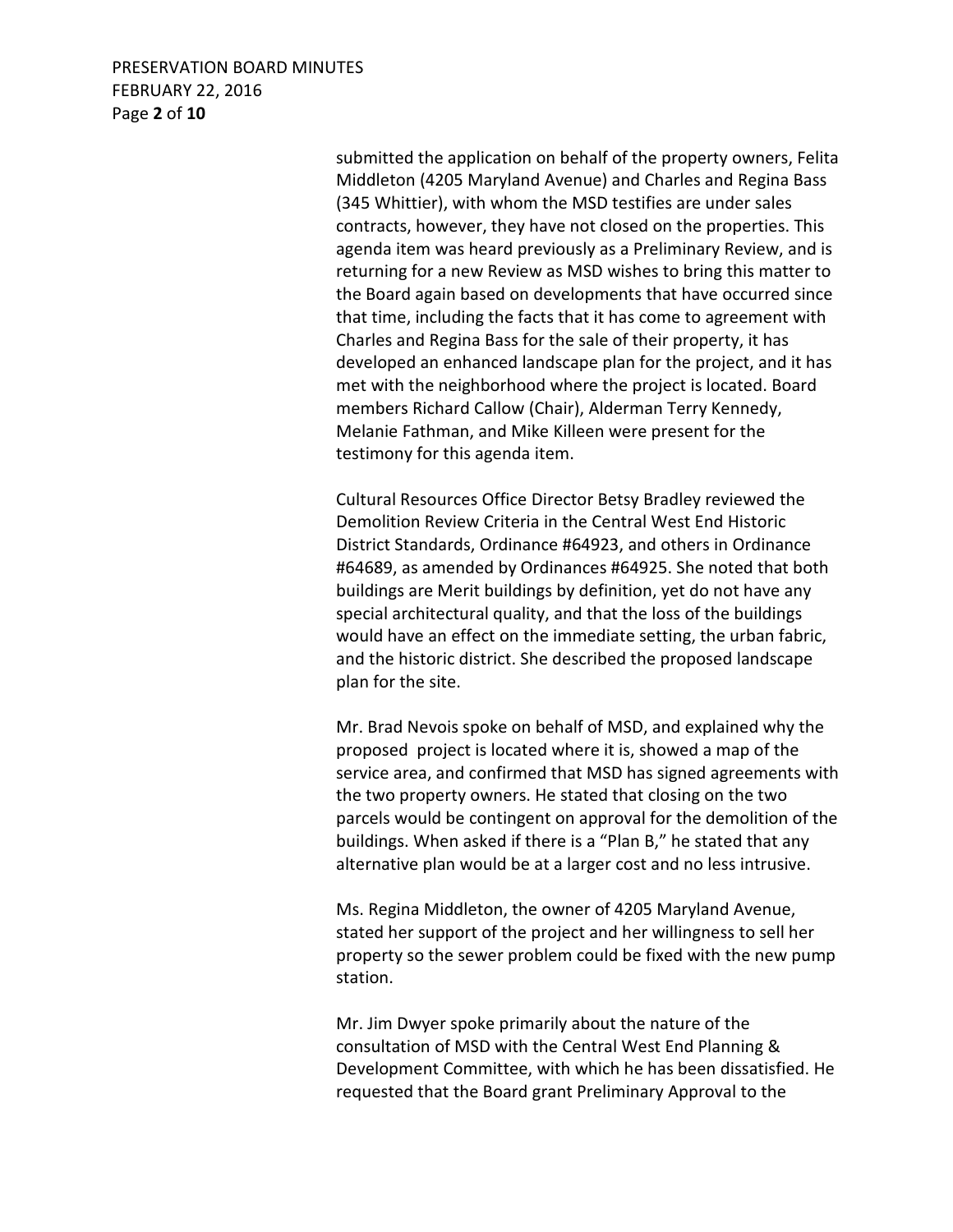## PRESERVATION BOARD MINUTES FEBRUARY 22, 2016 Page **3** of **10**

|                           | demolitions only subject to the condition that a binding legal<br>agreement be executed by all parties, including the neighborhood<br>association, prior to the demolitions occurring, approving all<br>aspects of MSD's project.                                                                                                                                                                                                                                                                                                                                                                                                                                                                                                                                                                                                                                                                                                                                                                                                                                                                                                                                                                                                                                                                                                                                                                 |
|---------------------------|---------------------------------------------------------------------------------------------------------------------------------------------------------------------------------------------------------------------------------------------------------------------------------------------------------------------------------------------------------------------------------------------------------------------------------------------------------------------------------------------------------------------------------------------------------------------------------------------------------------------------------------------------------------------------------------------------------------------------------------------------------------------------------------------------------------------------------------------------------------------------------------------------------------------------------------------------------------------------------------------------------------------------------------------------------------------------------------------------------------------------------------------------------------------------------------------------------------------------------------------------------------------------------------------------------------------------------------------------------------------------------------------------|
|                           | Mr. Jeff Winzerling also spoke about the nature of MSD's<br>consultation with the neighborhood and stated that the project as<br>currently proposed did not adequately compensate the<br>neighborhood for the loss of historic buildings and supported Mr.<br>Dwyer's proposal.                                                                                                                                                                                                                                                                                                                                                                                                                                                                                                                                                                                                                                                                                                                                                                                                                                                                                                                                                                                                                                                                                                                   |
|                           | In response to other testimony, Mr. Nevois reminded those in<br>attendance that this is a public project to be implemented with<br>public money and stated that the consultation had been<br>mischaracterized. He also stated that MSD had improved the<br>proposed landscaping of the property and was not be willing to<br>add major elements to what is proposed at this time.                                                                                                                                                                                                                                                                                                                                                                                                                                                                                                                                                                                                                                                                                                                                                                                                                                                                                                                                                                                                                 |
| <b>FINDINGS OF FACTS:</b> | The Preservation Board found that:<br>the Metropolitan St. Louis Sewer District has carefully sited<br>٠<br>the project for maximum efficiency and to solve serious sewer<br>problems and this need justifies the demolition of properties<br>in a historic district;<br>the two properties proposed for demolition, 345 Whittier and<br>$\bullet$<br>4205 Maryland, are Merit properties in the Central West End<br>Historic District. Nevertheless, neither property exhibits any<br>special character or exceptional architectural significance;<br>the condition of the buildings is not known to be a reason for<br>$\bullet$<br>demolition. They are considered to be Sound in terms of<br>Ordinance 64689;<br>the proposed construction would have a presence, but not an<br>intrusive presence at the corner of Maryland and Whittier as<br>most of the pumping station would be below grade, the<br>above-grade portion would be adjacent to the alley, and<br>landscaping and fencing would reduce the visibility of the<br>above-ground component;<br>MSD proposed the use of fencing, privacy fencing, a border of<br>٠<br>shrubs and a bio retention cell to landscape the site and<br>screen the utilitarian components of the site. As the terrace is<br>very low-pitched on the north side of Maryland near Whittier,<br>there would be no pronounced disruption of that feature. |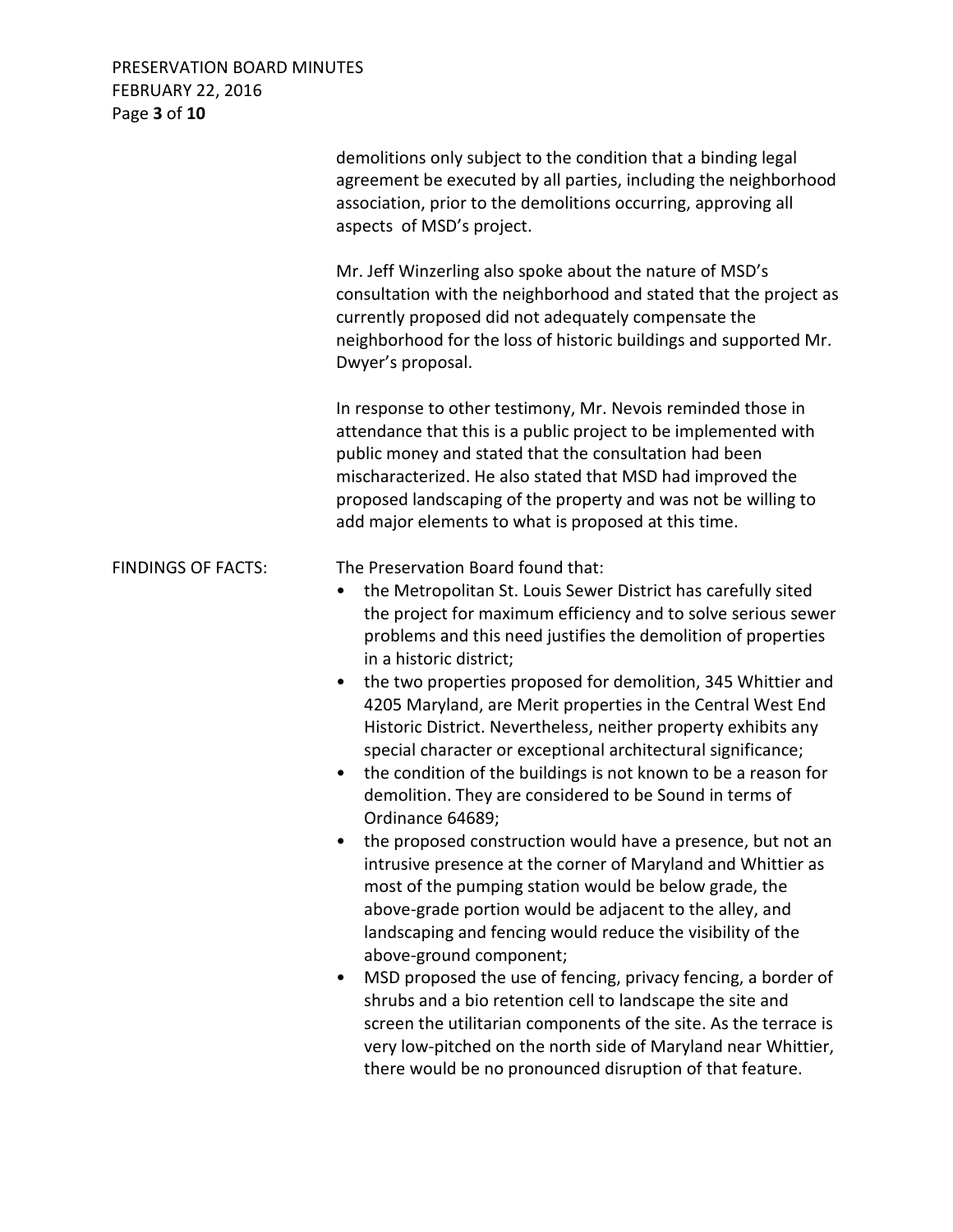PRESERVATION BOARD MINUTES FEBRUARY 22, 2016 Page **4** of **10**

|                        | MSD has responded to some of the suggestions of the<br>$\bullet$<br>neighborhood group regarding the landscaping component of<br>the project; and that<br>as the Preservation Board cannot delegate its authority to a<br>$\bullet$<br>neighborhood group, the Cultural Resources Office, as usual,<br>will review and approve the landscaping plan.                                                                                                                                                                                                                                                                                                                                                                                                   |
|------------------------|--------------------------------------------------------------------------------------------------------------------------------------------------------------------------------------------------------------------------------------------------------------------------------------------------------------------------------------------------------------------------------------------------------------------------------------------------------------------------------------------------------------------------------------------------------------------------------------------------------------------------------------------------------------------------------------------------------------------------------------------------------|
| <b>BOARD DECISION:</b> | It was the decision of the Preservation Board to grant<br>Preliminary Approval for the demolitions of the buildings at<br>4205 Maryland and 345 Whittier for the Gaslight Square Sewer<br>Improvement Project with the stipulations that the Cultural<br>Resources Office is directed to conduct a final consultation with<br>the neighborhood association and further that the Cultural<br>Resources Office's review and approval of the final landscape<br>plan be required of MSD, and that no demolition permit be<br>issued until MSD holds title to the properties to be demolished.<br>Board Member Alderman Kennedy made the motion, which was<br>seconded by Melanie Fathman. The motion carried with three<br>members voting in favor of it. |

| В. | 2015.1943                   | <b>2300 PESTALOZZI</b>                              | <b>BENTON PARK HISTORIC DISTRICT</b> |
|----|-----------------------------|-----------------------------------------------------|--------------------------------------|
|    | Owner: 2300 Pestalozzi, LLC | Applicant: Killeen Studio Architects – Mike Killeen |                                      |

| <b>RESIDENTIAL PLAN:</b> | Preliminary review to construct five attached single-family<br>houses.                                                                                                                                                                                                                                                                                             |
|--------------------------|--------------------------------------------------------------------------------------------------------------------------------------------------------------------------------------------------------------------------------------------------------------------------------------------------------------------------------------------------------------------|
| PROCEEDINGS:             | On February 22, 2016, the Preservation Board of the City of St.<br>Louis met, pursuant to Ordinance #64689 of the City Code, to<br>consider a Preliminary Application to construct two semi-<br>detached townhouses, at 2222-24 Dolman Street, in the Lafayette<br>Square Local Historic District. The application was submitted by<br>the developer, John Muller. |
|                          | Board members Richard Callow (Chair), Michael Killeen, Alderman<br>Terry Kennedy and Melanie Fathman were present for the<br>testimony for this agenda item. Board member Anthony Robinson<br>came in during the testimony.                                                                                                                                        |
|                          | Jan Cameron of the Cultural Resources Office made a<br>presentation that examined the sections of City Ordinance                                                                                                                                                                                                                                                   |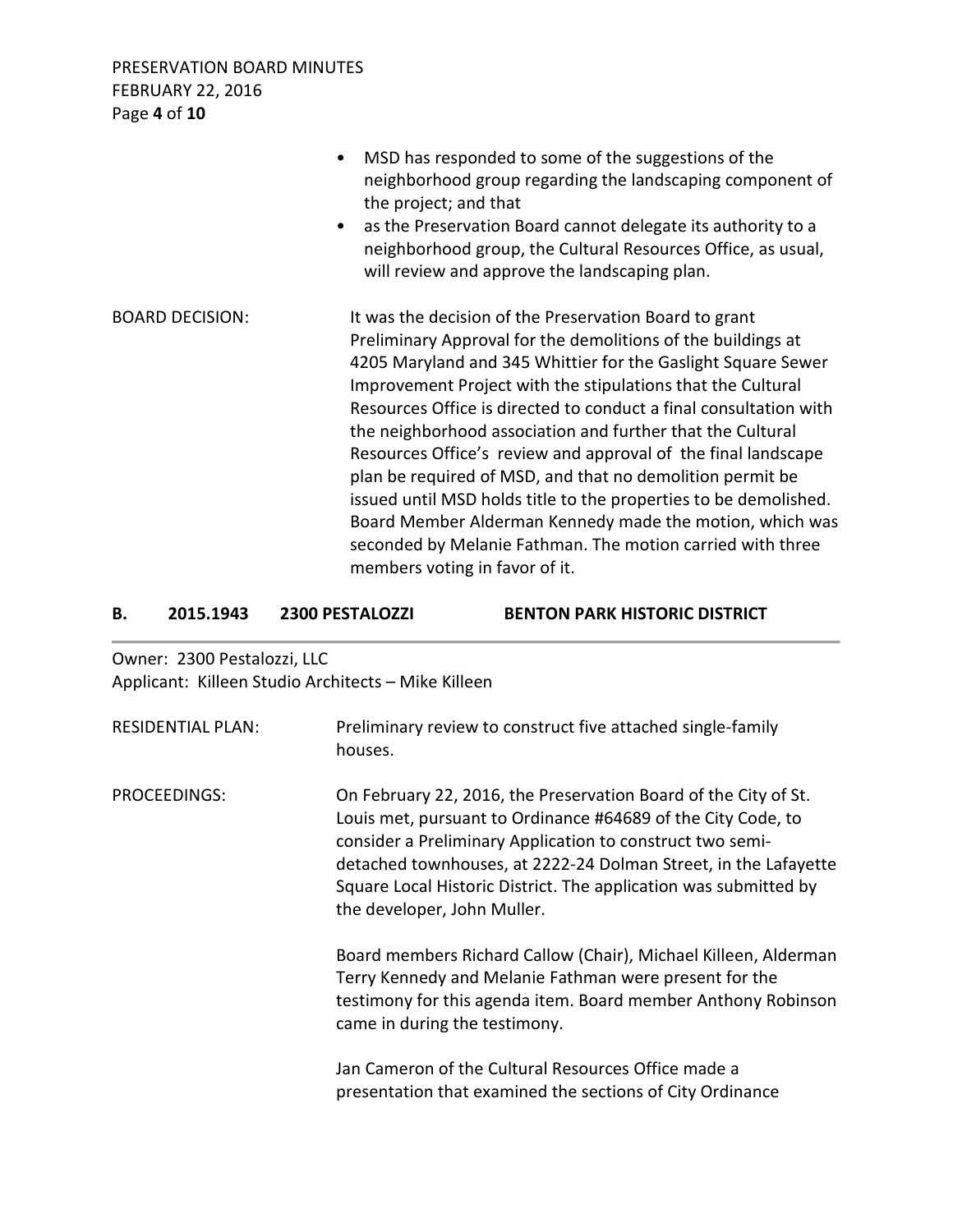### PRESERVATION BOARD MINUTES FEBRUARY 22, 2016 Page **5** of **10**

|                           | #69112, which sets forth the standards for residential new<br>construction in the Lafayette Square Local Historic District. She<br>testified that the project was in compliance with the Standards,<br>followed a Historic Model Example at 2000-02 Rutger Street, and<br>in addition, was a duplicate of a recent building at 1232-34<br>Dolman, approved by the Preservation Board in 2012. She also<br>testified that Suzanne Sessions, Vice President of the<br>Development Committee of the Lafayette Square Restoration<br>Committee (LSRC) had indicated to Ms. Cameron that the<br>Committee supported the project, with the condition that a<br>roundel window be inserted in the front gable, to more closely<br>follow the Historic Model Example.<br>John Muller, project developer, spoke in support of the project.<br>He agreed to add the roundel window as requested by the LSRC. |
|---------------------------|----------------------------------------------------------------------------------------------------------------------------------------------------------------------------------------------------------------------------------------------------------------------------------------------------------------------------------------------------------------------------------------------------------------------------------------------------------------------------------------------------------------------------------------------------------------------------------------------------------------------------------------------------------------------------------------------------------------------------------------------------------------------------------------------------------------------------------------------------------------------------------------------------|
| <b>FINDINGS OF FACTS:</b> | The Preservation Board found that:<br>the proposed site for construction, 1219 Dolman Street, is<br>located in the Lafayette Square Local Historic District.<br>the applicants have proposed a Historic Model Example for<br>$\bullet$<br>the new building which has been approved by the Cultural<br>Resources Office.                                                                                                                                                                                                                                                                                                                                                                                                                                                                                                                                                                            |
|                           | the same Historic Model Example was approved for 1232-34<br>Dolman Street by the Preservation Board in 2012.<br>the new building will contribute to filling out the east side of<br>the block and its larger scale will be a complementary addition<br>to the two-story, three-bay detached houses that currently<br>predominate along Dolman Street.<br>the installation of a roundel window on the front façade will<br>more closely follow the Historic Model Example.                                                                                                                                                                                                                                                                                                                                                                                                                          |
| <b>BOARD DECISION:</b>    | It was the decision of the Preservation Board to grant approval of<br>the Preliminary Application for the new construction, with the<br>stipulation that final plans and materials will be reviewed and<br>approved by the Cultural Resources Office. Board<br>Member Killeen made the motion, which was seconded<br>by Alderman Kennedy. The motion passed with all Board<br>Members voting in favor and none opposed                                                                                                                                                                                                                                                                                                                                                                                                                                                                             |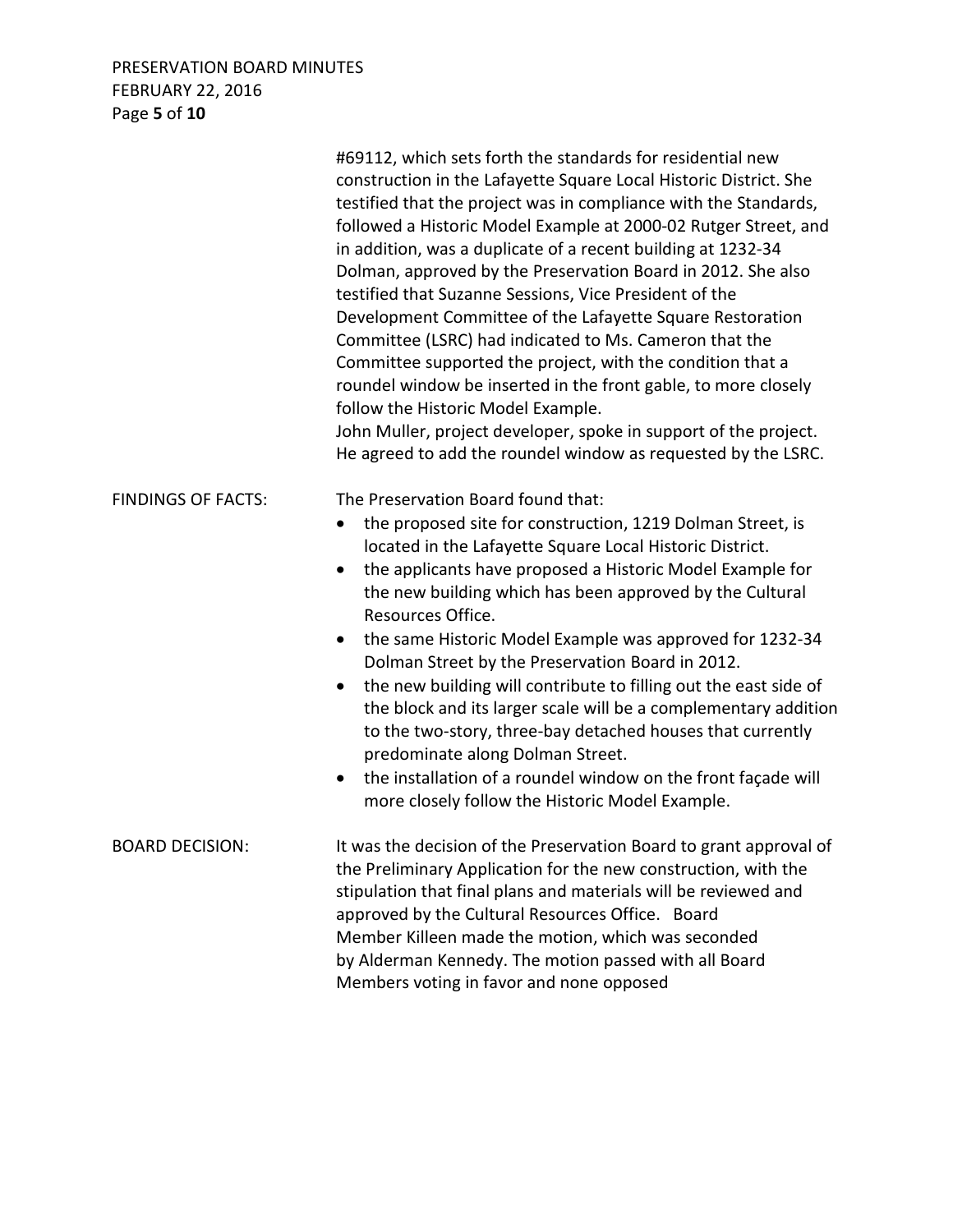## **C. 2016.0313 1222-24 DOLMAN LAFAYETTE SQUARE HISTORIC DISTRICT**

Owner/Applicant: Diversified Real Estate Group, LLC – John Mueller

| <b>RESIDENTIAL PLAN:</b>  | Preliminary review to construct two attached single-family<br>townhouses.                                                                                                                                                                                                                                                                                                                                                                                                                                                                                                                                                                                                                                                                                                                                                                                                         |  |  |
|---------------------------|-----------------------------------------------------------------------------------------------------------------------------------------------------------------------------------------------------------------------------------------------------------------------------------------------------------------------------------------------------------------------------------------------------------------------------------------------------------------------------------------------------------------------------------------------------------------------------------------------------------------------------------------------------------------------------------------------------------------------------------------------------------------------------------------------------------------------------------------------------------------------------------|--|--|
| PROCEEDINGS:              | On February 22, 2016, the Preservation Board of the City of St.<br>Louis met, pursuant to Ordinance #64689 of the City Code, to<br>consider a Preliminary Application to construct two semi-<br>detached townhouses, at 2222-24 Dolman Street, in the Lafayette<br>Square Local Historic District. The application was submitted by<br>the developer, John Muller.                                                                                                                                                                                                                                                                                                                                                                                                                                                                                                                |  |  |
|                           | Board members Richard Callow (Chair), Michael Killeen, Alderman<br>Terry Kennedy and Melanie Fathman were present for the<br>testimony for this agenda item. Board member Anthony Robinson<br>came in during the testimony.                                                                                                                                                                                                                                                                                                                                                                                                                                                                                                                                                                                                                                                       |  |  |
|                           | Jan Cameron of the Cultural Resources Office made a<br>presentation that examined the sections of City Ordinance<br>#69112, which sets forth the standards for residential new<br>construction in the Lafayette Square Local Historic District. She<br>testified that the project was in compliance with the Standards,<br>followed a Historic Model Example at 2000-02 Rutger Street, and<br>in addition, was a duplicate of a recent building at 1232-34<br>Dolman, approved by the Preservation Board in 2012. She also<br>testified that Suzanne Sessions, Vice President of the<br>Development Committee of the Lafayette Square Restoration<br>Committee (LSRC) had indicated to Ms. Cameron that the<br>Committee supported the project, with the condition that a<br>roundel window be inserted in the front gable, to more closely<br>follow the Historic Model Example. |  |  |
|                           | John Muller, project developer, spoke in support of the project.<br>He agreed to add the roundel window as requested by the LSRC.                                                                                                                                                                                                                                                                                                                                                                                                                                                                                                                                                                                                                                                                                                                                                 |  |  |
| <b>FINDINGS OF FACTS:</b> | The Preservation Board found that:<br>the proposed site for construction, 1219 Dolman Street, is<br>located in the Lafayette Square Local Historic District.                                                                                                                                                                                                                                                                                                                                                                                                                                                                                                                                                                                                                                                                                                                      |  |  |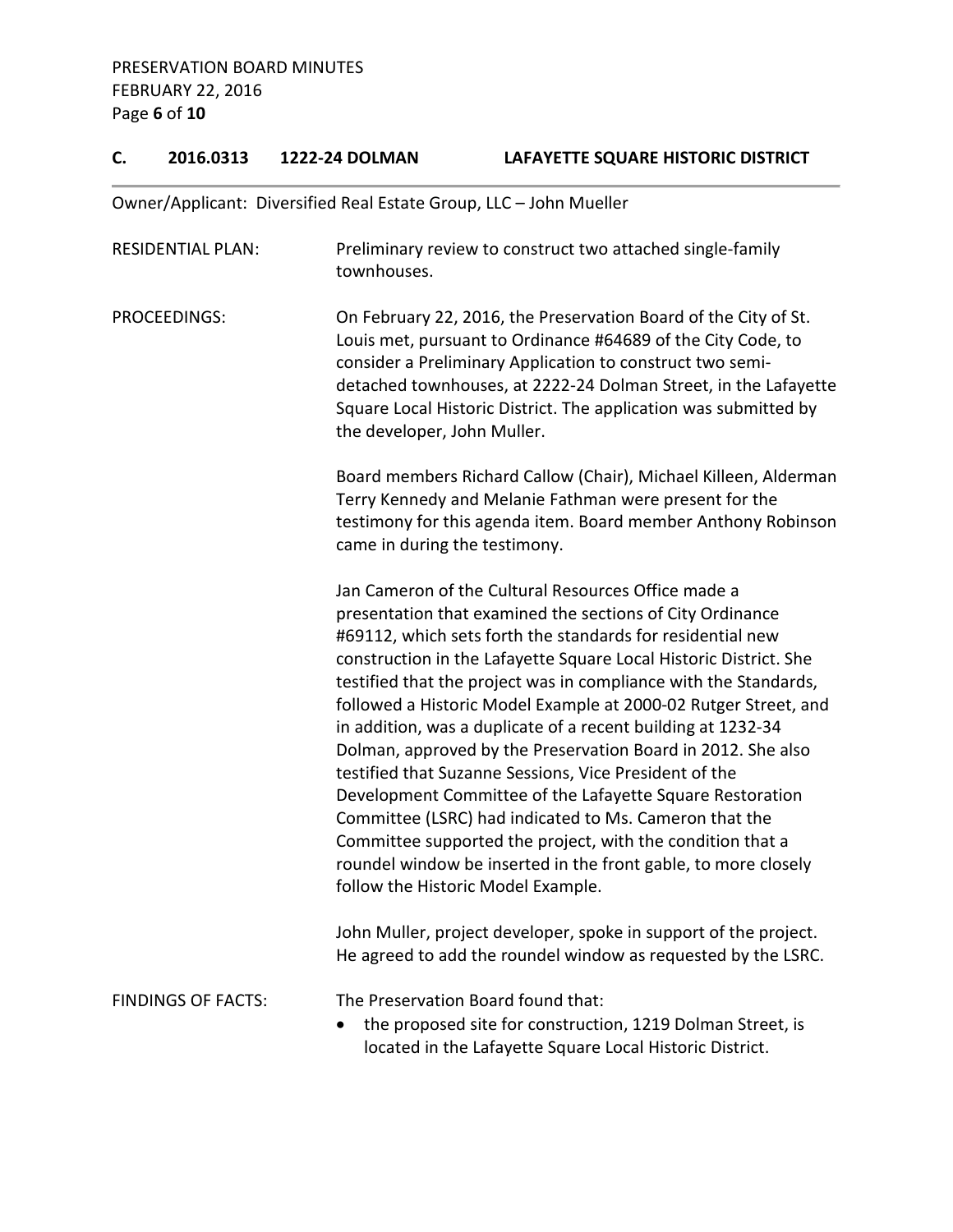|                        | the applicants have proposed a Historic Model Example for<br>the new building which has been approved by the Cultural<br>Resources Office.<br>the same Historic Model Example was approved for 1232-34<br>$\bullet$<br>Dolman Street by the Preservation Board in 2012.<br>the new building will contribute to filling out the east side of<br>$\bullet$<br>the block and its larger scale will be a complementary addition<br>to the two-story, three-bay detached houses that currently<br>predominate along Dolman Street; and that<br>the installation of a roundel window on the front façade will<br>$\bullet$<br>more closely follow the Historic Model Example. |
|------------------------|-------------------------------------------------------------------------------------------------------------------------------------------------------------------------------------------------------------------------------------------------------------------------------------------------------------------------------------------------------------------------------------------------------------------------------------------------------------------------------------------------------------------------------------------------------------------------------------------------------------------------------------------------------------------------|
| <b>BOARD DECISION:</b> | It was the decision of the Preservation Board to grant approval of<br>the Preliminary Application for the new construction, with the<br>stipulation that final plans and materials will be reviewed and<br>approved by the Cultural Resources Office. Board<br>Member Killeen made the motion, which was seconded<br>by Alderman Kennedy. The motion passed with all Board<br>Members voting in favor and none opposed.                                                                                                                                                                                                                                                 |

### **APPEALS OF DENIALS**

| 2015.2025 | <b>815 ANN AVENUE</b> | <b>SOULARD HISTORIC DISTRICT</b> |
|-----------|-----------------------|----------------------------------|
|           |                       |                                  |

Owner: 815 Ann LLC – Brian Minges Applicant: Landmark Sign Company - Jim Lisardi

| <b>COMMERCIAL PLAN:</b> | Appeal of a staff denial of a building permit application to erect<br>two wall signs.                                                                                                                                                                                                                                                                        |
|-------------------------|--------------------------------------------------------------------------------------------------------------------------------------------------------------------------------------------------------------------------------------------------------------------------------------------------------------------------------------------------------------|
| PROCEEDINGS:            | On February 22, 2016, the Preservation Board of the City of St.<br>Louis met, pursuant to Ordinance #64689 of the City Code, to<br>consider an appeal of the Director's Denial of a building permit<br>application to install two non-illuminated signs, at 815 Ann<br>Avenue in the Soulard Local Historic District. The applicant<br>submitted the appeal. |
|                         | Board members Richard Callow, Alderman Terry Kennedy,<br>Anthony Robinson, Mike Killeen and Melanie Fathman were<br>present for the testimony for this agenda item.                                                                                                                                                                                          |
|                         | Andrea Gagen of the Cultural Resources Office made a<br>presentation that examined the sections of City Ordinance                                                                                                                                                                                                                                            |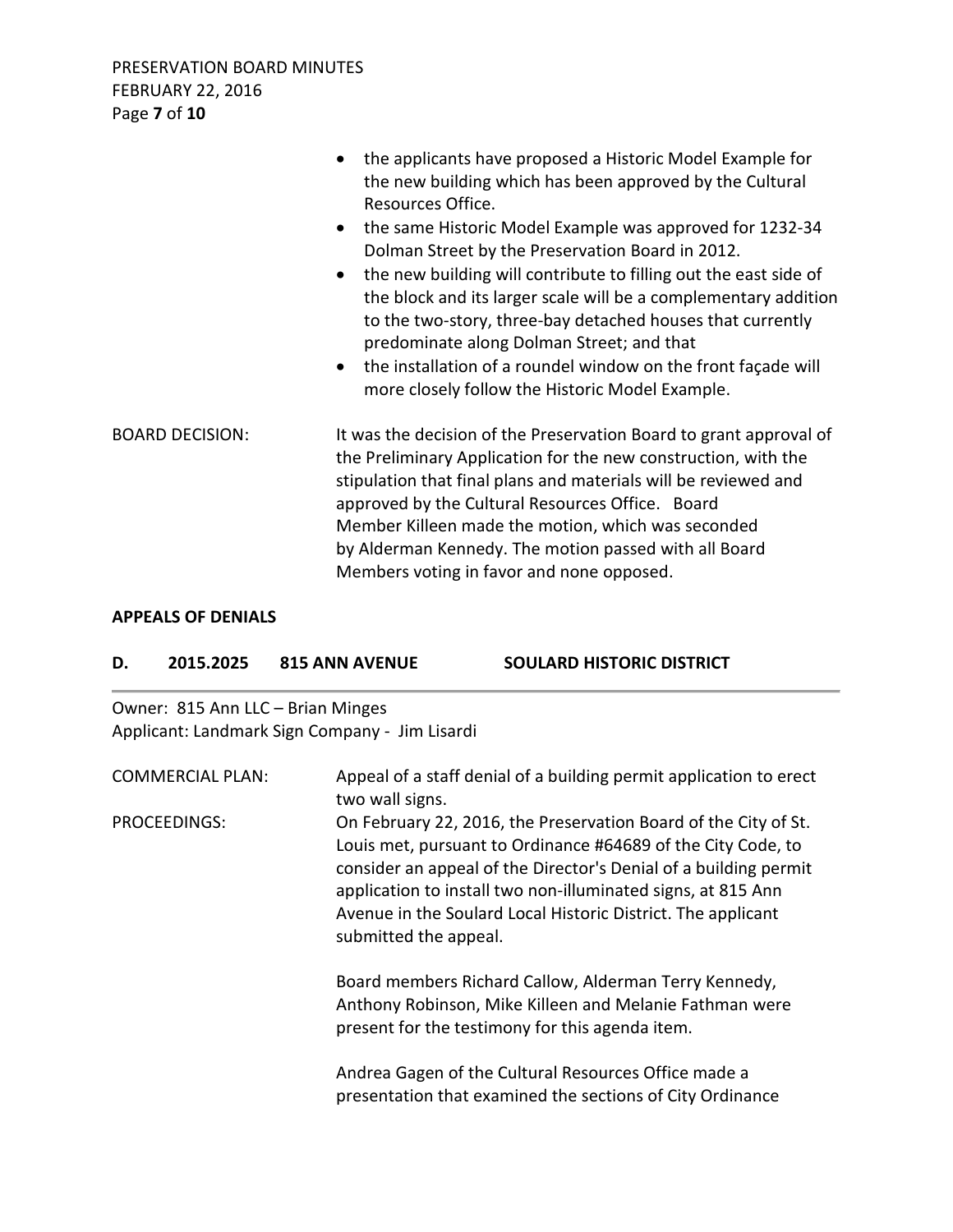### PRESERVATION BOARD MINUTES FEBRUARY 22, 2016 Page **8** of **10**

|                           | Soulard Local Historic District.                                                            | #62382, which sets forth the standards historic buildings in the                                                                                                                                                                                                                                                                                                                                                                                                                             |
|---------------------------|---------------------------------------------------------------------------------------------|----------------------------------------------------------------------------------------------------------------------------------------------------------------------------------------------------------------------------------------------------------------------------------------------------------------------------------------------------------------------------------------------------------------------------------------------------------------------------------------------|
|                           |                                                                                             | Ms. Gagen entered into the record certified copies of Ordinances<br>#64689, as amended by #64925, and #57078 amended by #62382;<br>the Board agenda and the PowerPoint presentation for 815 Ann;<br>and the building permit application. Ms. Gagen also submitted<br>into the record letters of support for the signs from the Soulard<br>Restoration Group and the 7 <sup>th</sup> Ward Alderman, Jack Coatar.                                                                              |
|                           | signs into the record.                                                                      | Jim Lisardi of Landmark Sign Co., applicant, testified in support of<br>the project. Mr. Lisardi also entered two photos of the proposed                                                                                                                                                                                                                                                                                                                                                     |
| <b>FINDINGS OF FACTS:</b> | $\bullet$<br>District;<br>$\bullet$<br>district standards;<br>$\bullet$<br>and $7^{th}$ St. | The Preservation Board found that:<br>815 Ann Avenue is located in the Soulard Local Historic<br>the proposed sign on Ann Avenue conforms to the historic<br>the proposed sign facing $7th$ Street is 2.5 feet x 31 feet for a<br>total of 77.5 sq. ft., 37.5 sq. ft. larger than the 40 sq. ft.<br>allowed under the historic district standards; and<br>the proposed $7th$ Street sign would be located on a windowless<br>expanse of brick on the sign of the gym, facing the parking lot |
| <b>BOARD DECISION:</b>    | unanimously.                                                                                | It was the decision of the Preservation Board to overturn the<br>Director's Denial of the building permit, as the Board believed the<br>sign was appropriate to the scale wall facing 7 <sup>th</sup> Street. Board<br>Member Alderman Kennedy made the motion, which was<br>seconded by Board Member Killeen. The motion passed                                                                                                                                                             |
| 2016.0002<br>Е.           | <b>815 ANN AVENUE</b>                                                                       | <b>SOULARD HISTORIC DISTRICT</b>                                                                                                                                                                                                                                                                                                                                                                                                                                                             |

Owner/Applicant: 815 Ann LLC – Brian Minges

| <b>COMMERCIAL PLAN:</b> | Appeal of a staff denial of a building permit application to insert a<br>street-facing garage door as part of a residential conversion. |
|-------------------------|-----------------------------------------------------------------------------------------------------------------------------------------|
| PROCEEDINGS:            | On February 22, 2016, the Preservation Board of the City of St.<br>Louis met, pursuant to Ordinance #64689 of the City Code, to         |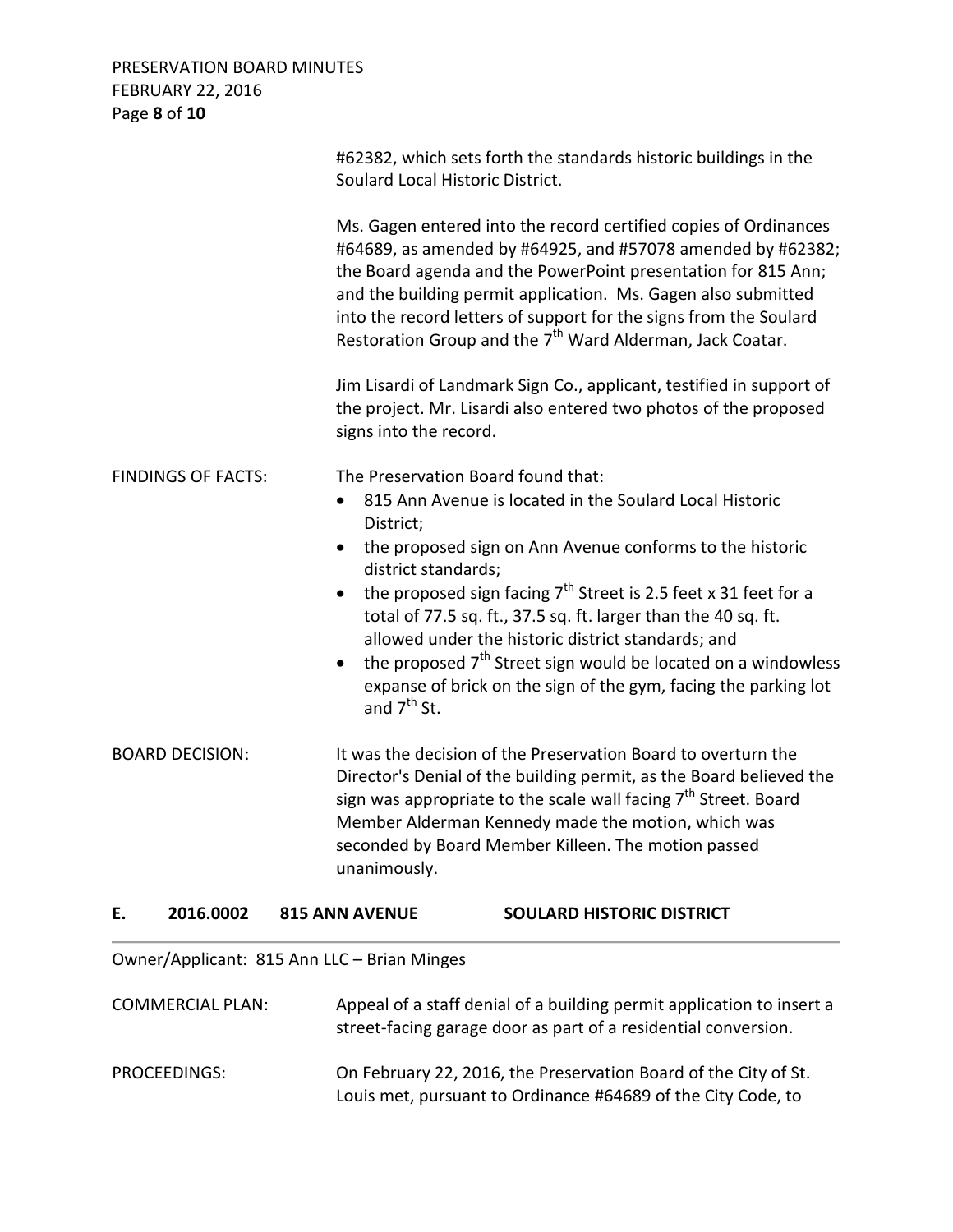### PRESERVATION BOARD MINUTES FEBRUARY 22, 2016 Page **9** of **10**

|                        | consider an appeal of the Director's Denial of a building permit<br>application for exterior alterations, at 815 Ann Avenue in<br>the Soulard Local Historic District. The owner submitted the<br>appeal.                                                                                                                                                                                                                                             |
|------------------------|-------------------------------------------------------------------------------------------------------------------------------------------------------------------------------------------------------------------------------------------------------------------------------------------------------------------------------------------------------------------------------------------------------------------------------------------------------|
|                        | Board members Richard Callow, Alderman Terry Kennedy,<br>Anthony Robinson, Mike Killeen and Melanie Fathman were<br>present for the testimony for this agenda item.                                                                                                                                                                                                                                                                                   |
|                        | Ms. Gagen entered into the record certified copies of Ordinances<br>#64689, as amended by #64925, and #57078 amended by #62382;<br>the Board agenda and the PowerPoint presentation for 815 Ann;<br>and the building permit application. Ms. Gagen also submitted<br>into the record letters of support for the project from the Soulard<br>Restoration Group and the 7 <sup>th</sup> Ward Alderman, Jack Coatar.<br>No one was present for the owner |
| <b>BOARD DECISION:</b> | Due to the fact that no one was present for the owner or<br>applicant, as the result of a family emergency, the Board made<br>the decision to defer the decision on the matter.                                                                                                                                                                                                                                                                       |
|                        | The Preservation Board deferred the Director's Denial of the<br>building permit until the March meeting, as there was no one<br>present for the owner or applicant. Board Member Fathman<br>made the motion, which was seconded by Board Member<br>Robinson. The motion passed unanimously.                                                                                                                                                           |

**F. 2016.0027 2111 GRAVOIS AVENUE McKINLEY HEIGHTS HISTORIC DISTRICT** 

Owner/Applicant: Affordable Auto Credit Inc. – Anthony Zanti

| <b>COMMERCIAL PLAN:</b> | Appeal of a staff denial of a building permit application to erect<br>four wall signs and one ground pole sign.                                                                                                                                                                                                                                     |
|-------------------------|-----------------------------------------------------------------------------------------------------------------------------------------------------------------------------------------------------------------------------------------------------------------------------------------------------------------------------------------------------|
| PROCEEDINGS:            | On February 22, 2016, the Preservation Board of the City of St.<br>Louis met, pursuant to Ordinance #64689 of the City Code, to<br>consider an appeal of the Director's Denial of a building permit<br>application to retain signage, at 2111 Gravois Avenue in<br>the McKinley Heights Local Historic District. The owner submitted<br>the appeal. |